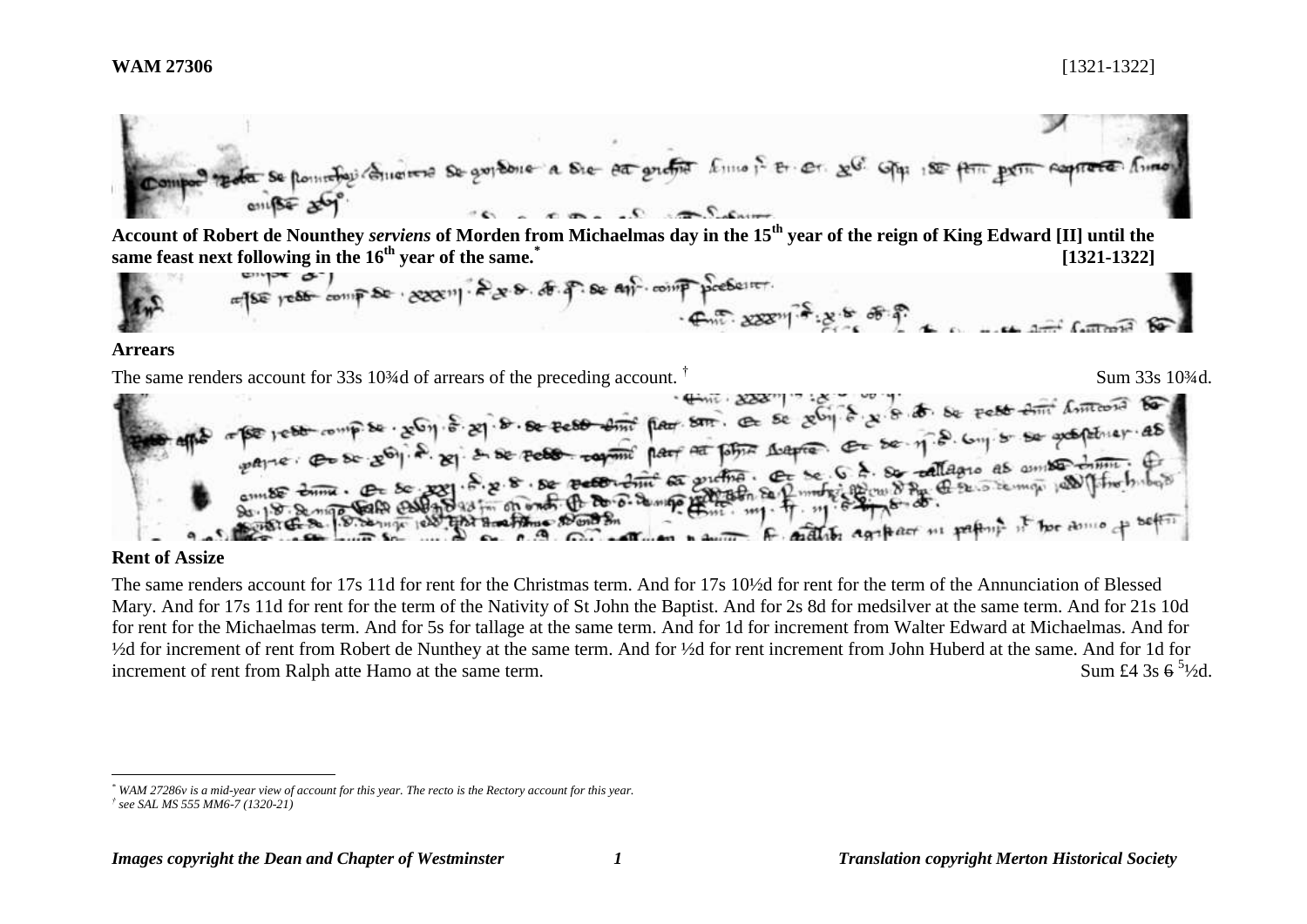

## **Issues of the Manor**

The same renders account for 4s for the farm of 8 hens for the year. For animals agisted in the pasture nothing this year for lack of beasts. From pasturage at Neweburicroft nothing because sown with wheat. For couch grass [*quiches*] sold this year nothing. And for 3s for garden fruits sold this year. Sum 7s 0d.



## **Sale of livestock**

The same renders account for 6s 10d for 1 old draught horse sold. And for 5¼d for 11½ hurdles sold. Sum 7s 3¼d.

**Genb:** 
$$
g = \frac{1}{2} \int_{0}^{\frac{\pi}{2}} \cos \theta \cos \theta \cos \theta
$$

## **Sale of labour services**

The same renders account for 17d for 17 carrying services sold. Sum 17d.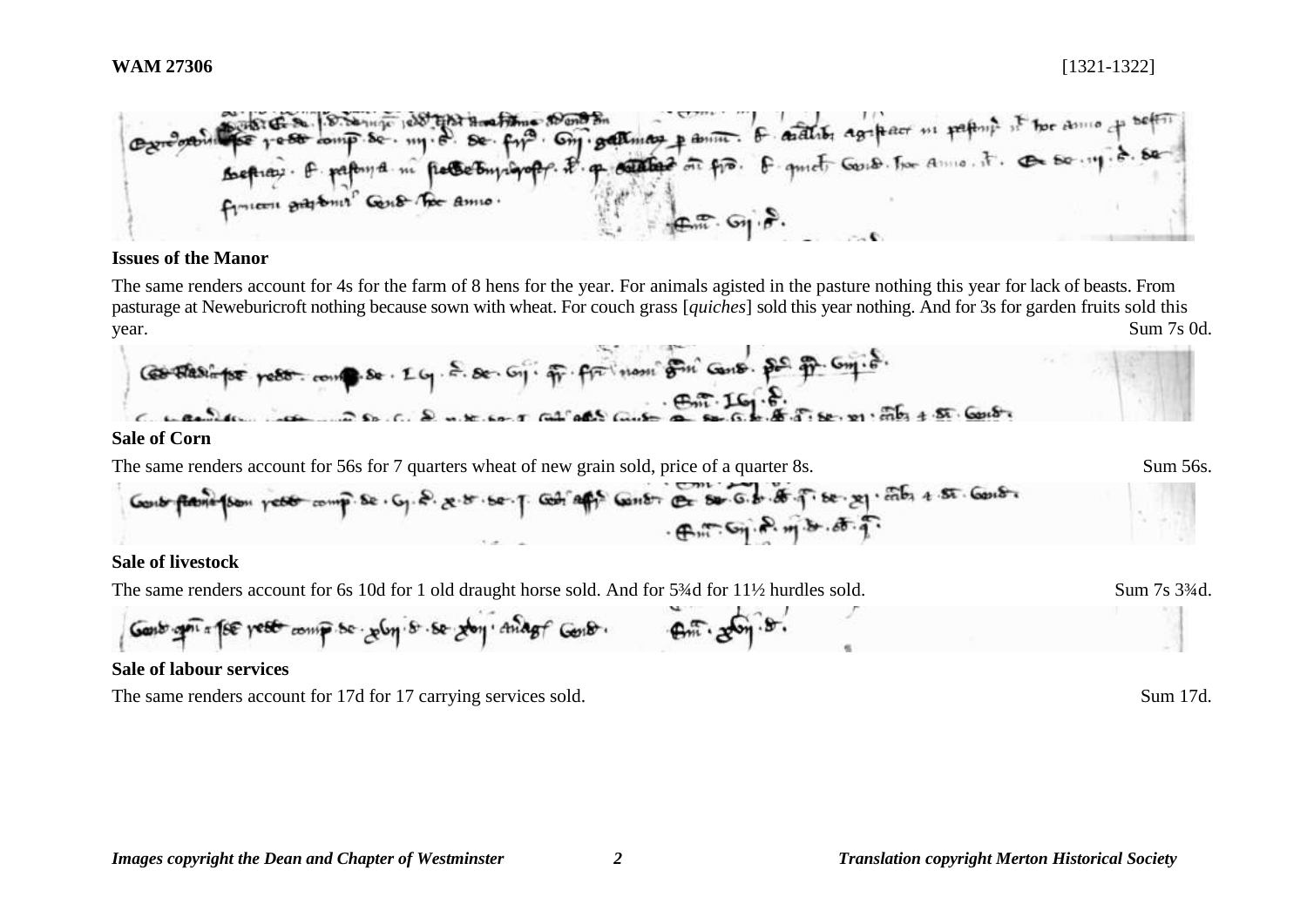

## **Profits of the Court**

The same renders account for 8s 11d for the Court held the Wednesday next after the feast of St Lucy the virgin. And for 15s 2d for the Court with View held the Thursday next after the feast of St John before the Latin Gate. And for 4d for profits of the Court held the Tuesday after the feast of the Translation of St Giles [*Egidius*?] the Abbot. Sum 24s 4d.<sup>5d</sup>

For 
$$
f \circ f
$$
.  $f \circ f$  are  $f \circ f$  or  $f$  are  $f \circ f$ .  $f \circ f$  are  $f \circ f$  and  $f$  are  $f$ .  $f$  are  $f$ .

## **Foreign receipts**

The same renders account for 71s received for church tithes.<sup>‡</sup>

$$
\cos 2\pi \sqrt{8} \int e^{2\pi \sqrt{8} \cdot \sqrt{8}} e^{2\pi \sqrt{8} \cdot \sqrt{8} \cdot \sqrt{8}} e^{2\pi \sqrt{8} \cdot \sqrt{8} \cdot \sqrt{8}} e^{2\pi \sqrt{8} \cdot \sqrt{8}} e^{2\pi \sqrt{8} \cdot \sqrt{8}} e^{2\pi \sqrt{8} \cdot \sqrt{8}} e^{2\pi \sqrt{8} \cdot \sqrt{8}} e^{2\pi \sqrt{8} \cdot \sqrt{8}} e^{2\pi \sqrt{8} \cdot \sqrt{8}} e^{2\pi \sqrt{8} \cdot \sqrt{8}} e^{2\pi \sqrt{8} \cdot \sqrt{8}} e^{2\pi \sqrt{8} \cdot \sqrt{8}} e^{2\pi \sqrt{8} \cdot \sqrt{8}} e^{2\pi \sqrt{8} \cdot \sqrt{8}} e^{2\pi \sqrt{8} \cdot \sqrt{8}} e^{2\pi \sqrt{8} \cdot \sqrt{8}} e^{2\pi \sqrt{8} \cdot \sqrt{8}} e^{2\pi \sqrt{8} \cdot \sqrt{8}} e^{2\pi \sqrt{8} \cdot \sqrt{8}} e^{2\pi \sqrt{8} \cdot \sqrt{8}} e^{2\pi \sqrt{8} \cdot \sqrt{8}} e^{2\pi \sqrt{8} \cdot \sqrt{8}} e^{2\pi \sqrt{8} \cdot \sqrt{8}} e^{2\pi \sqrt{8} \cdot \sqrt{8}} e^{2\pi \sqrt{8} \cdot \sqrt{8}} e^{2\pi \sqrt{8} \cdot \sqrt{8}} e^{2\pi \sqrt{8} \cdot \sqrt{8}} e^{2\pi \sqrt{8} \cdot \sqrt{8}} e^{2\pi \sqrt{8} \cdot \sqrt{8}} e^{2\pi \sqrt{8} \cdot \sqrt{8}} e^{2\pi \sqrt{8} \cdot \sqrt{8}} e^{2\pi \sqrt{8} \cdot \sqrt{8}} e^{2\pi \sqrt{8} \cdot \sqrt{8}} e^{2\pi \sqrt{8} \cdot \sqrt{8}} e^{2\pi \sqrt{8} \cdot \sqrt{8}} e^{2\pi \sqrt{8} \cdot \sqrt{8}} e^{2\pi \sqrt{8} \cdot \sqrt{8}} e^{2\pi \sqrt{8} \cdot \sqrt{8}} e^{2\pi \sqrt{8} \cdot \sqrt{8}} e^{2\pi \sqrt{8} \cdot \sqrt{8}} e^{2\pi \sqrt{8} \cdot \sqrt{8}} e^{2\pi \sqrt{8} \cdot \sqrt{8}} e^{2\pi \sqrt{8} \cdot \sqrt{8}} e^{
$$

# **Sold at the audit**

The same answers for 17s  $5d^{\$}$  for things sold at the audit. Sum 17s 5d.

 $\Theta$  as  $\mathcal{F}_{\text{decepto}}$ .  $\mathcal{F}_{\text{bc}}$   $\mathcal{F}_{\text{bc}}$   $\mathcal{F}_{\text{bc}}$ 

**Sum of Total Receipts: £15 23d. [=£15 1s 11d]**

Sum 71s.

 $\overline{a}$ *‡ See WAM 27307*

*<sup>§</sup> The entries on the recto actually total 17s 5½d.*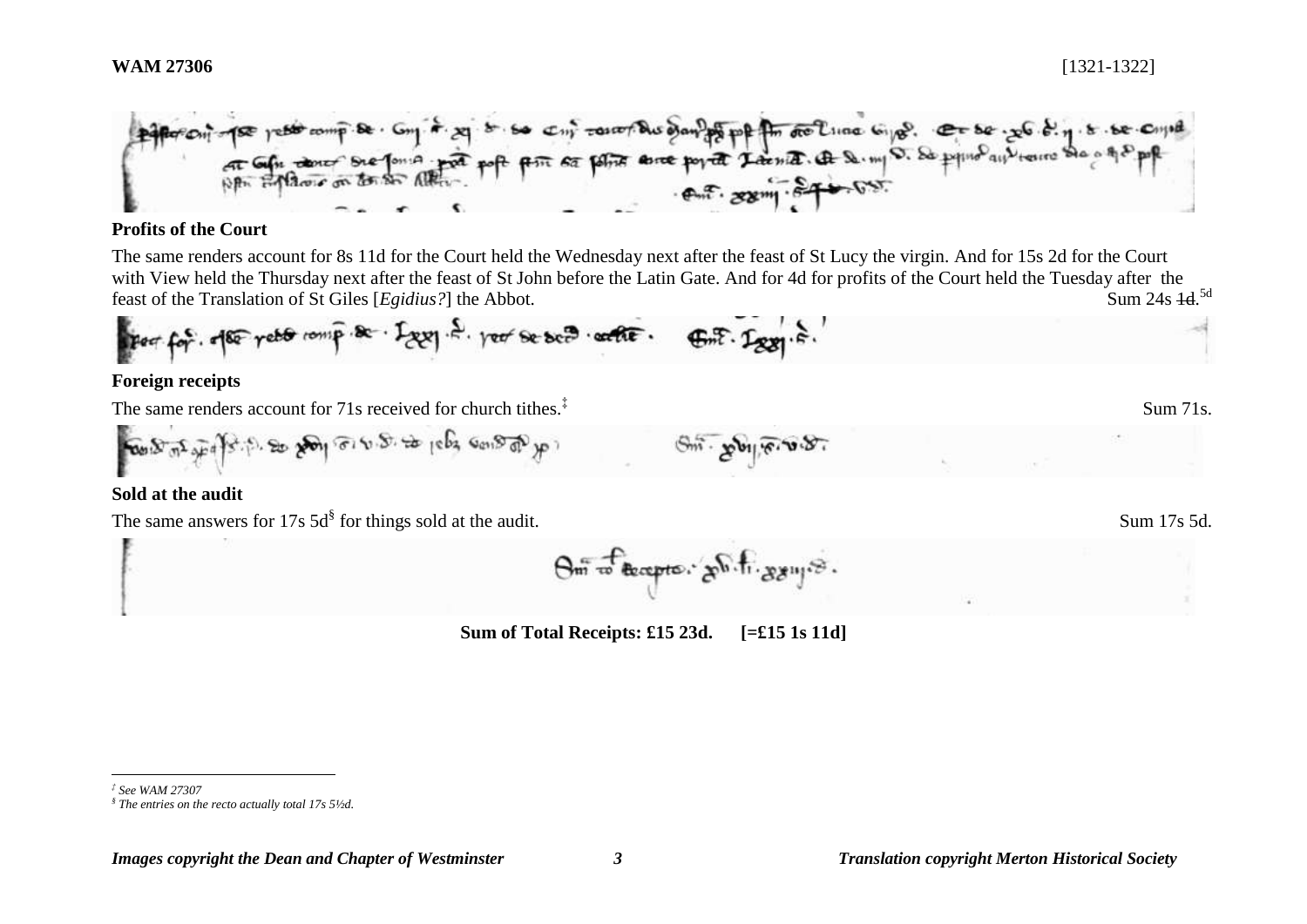#### [EXPENSES]



## **Rent paid**

The same accounts in rent paid to John de Kenwardeslee for the year 4s. In quittance of rent of John Huberd beadle for the same time 2s. In quittance for tallage for the same 4¼d. In quittance of the same for medsilver 2d. Sum 6s 61/4d 6s 2d



## **Cost of ploughs**

The same accounts in iron and steel bought and applied for the year  $12s$  6d. <sup>10s 6d</sup> In plough feet nothing because from old strakes from stock. In 2 new ploughshares bought 20d. In shoeing draught horses before Harvest 3d. Sum 14s 5d.<sup>12s 5d</sup>



# **Costs of carts**

The same accounts in 18 clouts bought for carts 18d with nails. In grease for greasing the carts 7d. In 1 new iron cart bought 13s 4d. In shoeing 2 cart horses for the year 18d. In 1 pair collar-pads and 1 collar bought 12d. In 1 cart saddle bought 2d. In 2 axles bought and fitted 6d. In 1 pair untyred wheels bought 18d. Sum 20s 1d.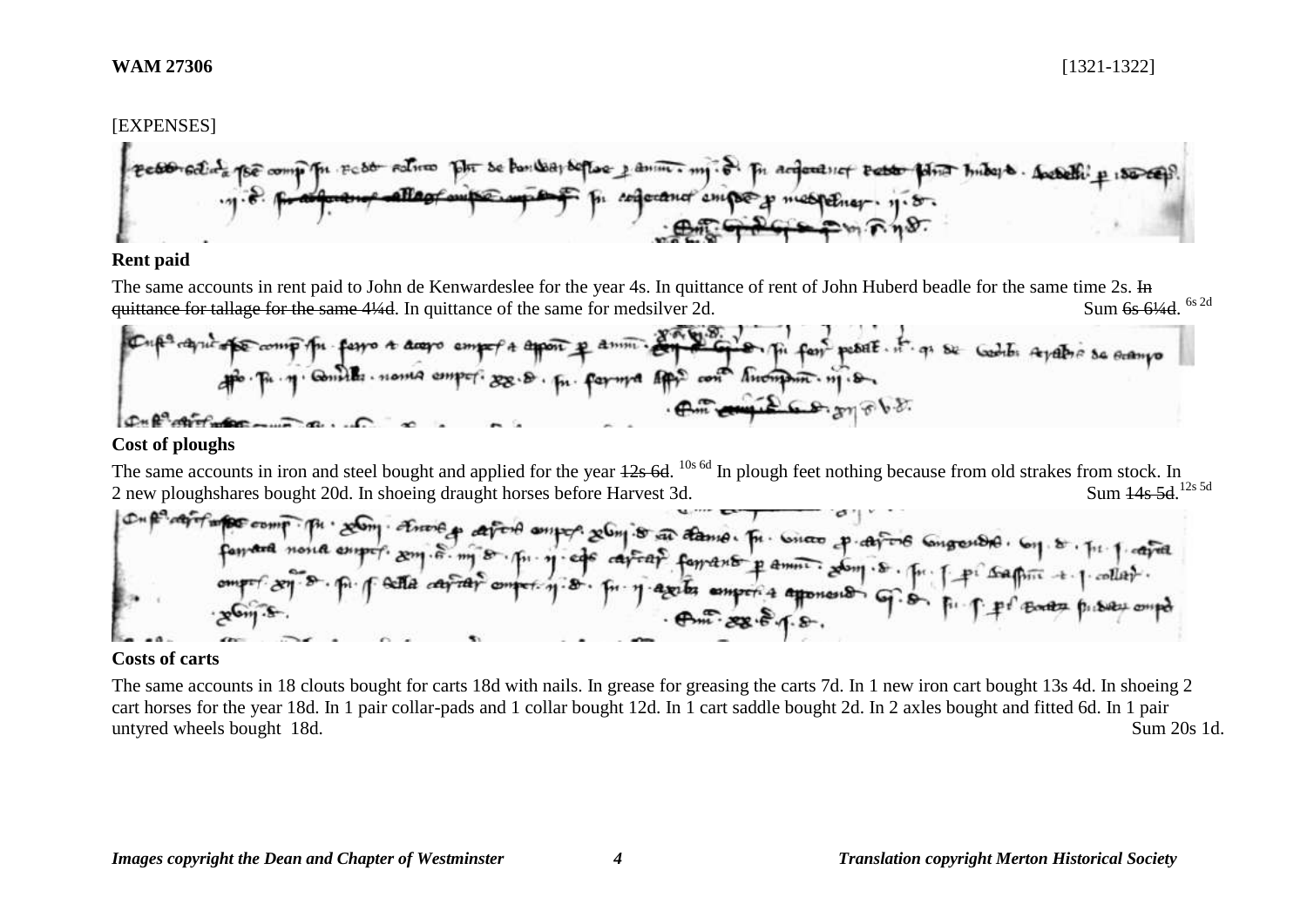# **WAM 27306** [1321-1322]



# **Costs of building**

The same accounts in the stipend of 1 roofer roofing over the hall and 2 barns for 3 days with his mate, taking per day 4½d, 13½d. Sum 13½d.



## **Costs of the mill**

The same accounts in 6 gads of steel for enlarging mill bills, with the stipend of the smith 4d. In sharpening the same for the year 4d. Sum 8d.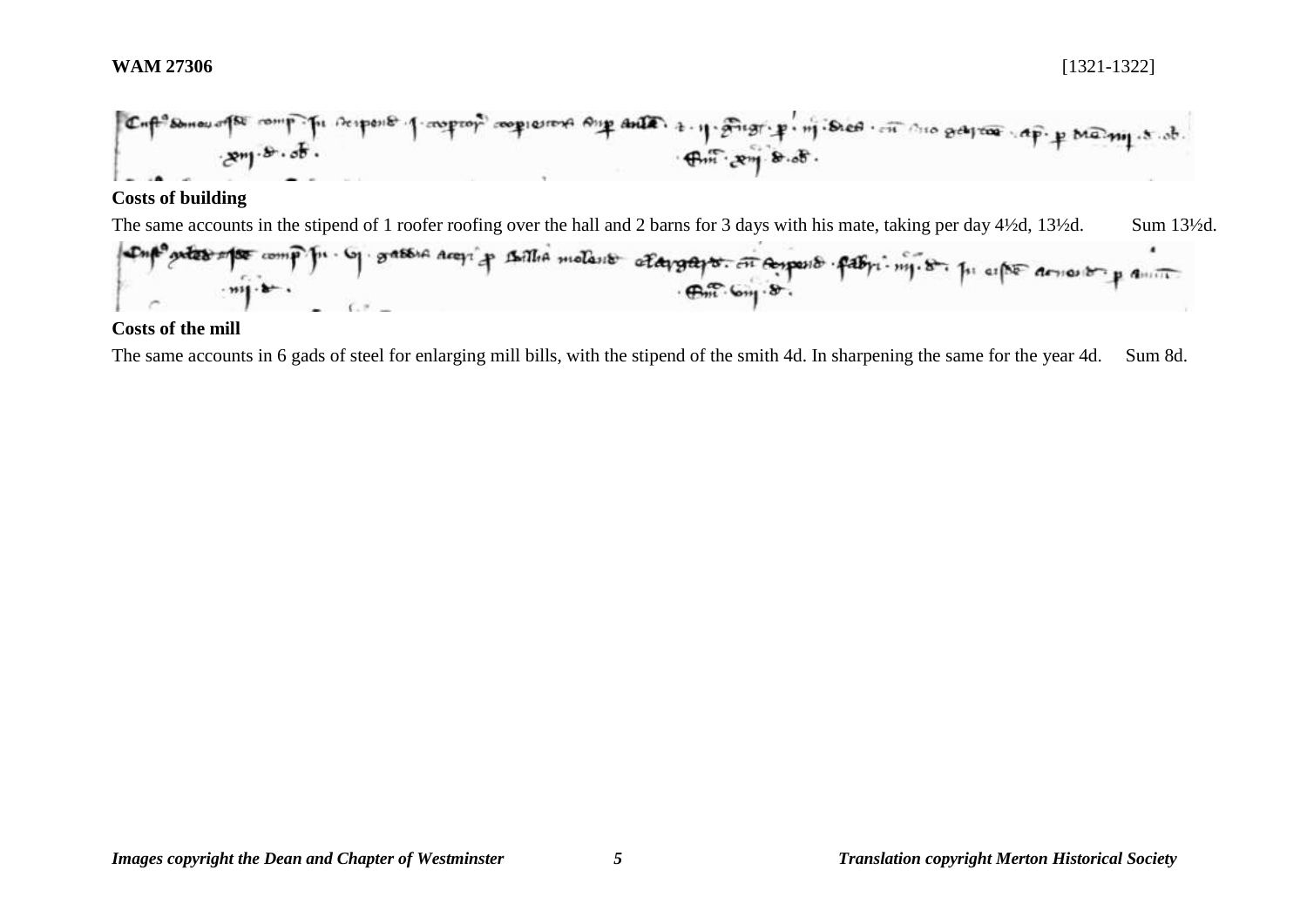expense. Not them on long capture and apartir se propert sense fould F. ht exposed un bonne Arior Sin. Gilt Selepte  $A$  regists farmit Som Stebs flexmuster Shi event . Ann Petern. cay bag Se

## **Petty expenses**

 $\overline{a}$ 

The same accounts in 3 bushels of salt bought 15d. In expenses of 16 men with their 8 ploughs ploughing at a boonwork at winter sowing with expenses of R *serviens*, beadle, dairy worker and smith 2s 6d. Also in expenses of 4 men with 2 ploughs of the lord William de Herle\*\* for part of the time of the same sowing 8d. In expenses of household servants on Christmas and Easter days 3s. 2s 7d In 1 flat basket [*vana*] bought 12d. In 1 trivet bought 8d. In stopping up and making 3 cross-bars upon 1 brass pot 6d. In 1 brass pan bought 18d. In 1 lock bought for the cellar door [hostio selaru] 4d. In 1 cask bought 6d. In 2 sacks bought 14d. In white-tawing the hide of 1 draught horse 7d.<sup>6d</sup> In repairing 1 lock upon the door of the barn with 1 key bought for the same 3d. In 2 pairs traces of hemp, 3 ropes of hair and 5 halters made of their own horsehair and hemp 6d.

Sum <del>14s 5d</del>.<sup>13s 11d</sup>

*<sup>\*\*</sup> William de Herle held for life the manor of Ravensbury in Morden and Mitcham by conveyance dated 1321 by Florence, daughter and heiress of John de la Mare de Bradewell, and her first husband, Philip de Orreby (Feet of Fines Surrey 14 Edward II no 232 (Surrey Archaeological Society). In the 1332 taxation William was assessed at 4s (Surrey Record Society). In 1338 Florence and her new husband, Nicholas le*  Fraunceys, quitclaimed all rights to the land to William (Feet of Fines Surrey 12 Ed III no 35). He conveyed the estate to Henry de Strete in 1347 (Feet of Fines Surrey 21 Ed III no 9). Ravensbury manor owed no *tenurial obligations to the Abbey's manor of Morden.*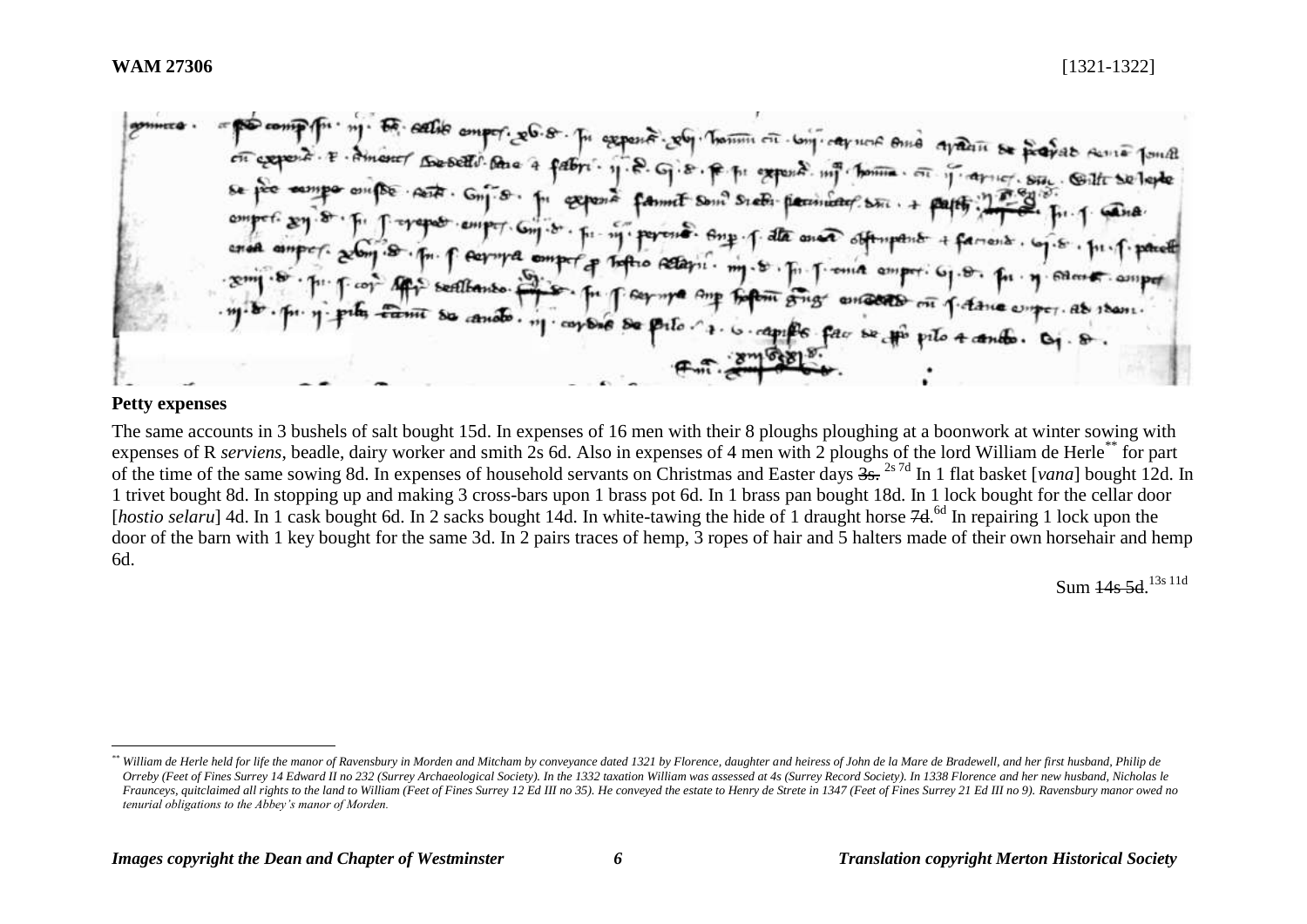

### **Corn bought**

The same accounts in 2 quarters 1 bushel wheat bought 17s, price of a bushel 12d. Also in 3½ bushels wheat bought 4s 4½d. Also in 1½ quarters wheat bought 15s. Also in 2 bushels wheat bought 2s. In 4 bushels rye bought for seed 3s 4d. In 7 bushels oats bought 2s 4d, price of a bushel 4d. Sum 44s 0½d.



The same accounts in 1 draught horse bought 10s 4d. In 1 mare bought 10s 0¼d. In 1 ox bought 16s 0¼d. Also in 1 ox bought 14s 0¼d. In 1 capon bought 2d. In 3 hens bought 4<sup>1</sup>/<sub>2</sub>d. Sum 50s 11<sup>1</sup>/<sub>4d</sub>.

# **Mowing and hoeing**

The same accounts in mowing the garden of Neuburi by piece-work 6d. In mowing the meadow of Eylond 16d. In mowing the meadow of Comstrod 12d. In mowing the meadow of Bereworth 14d. In mowing the meadow at Gilline 5½d. In cheese bought for customary labour for haymaking 3d. Sum 4s 8½d.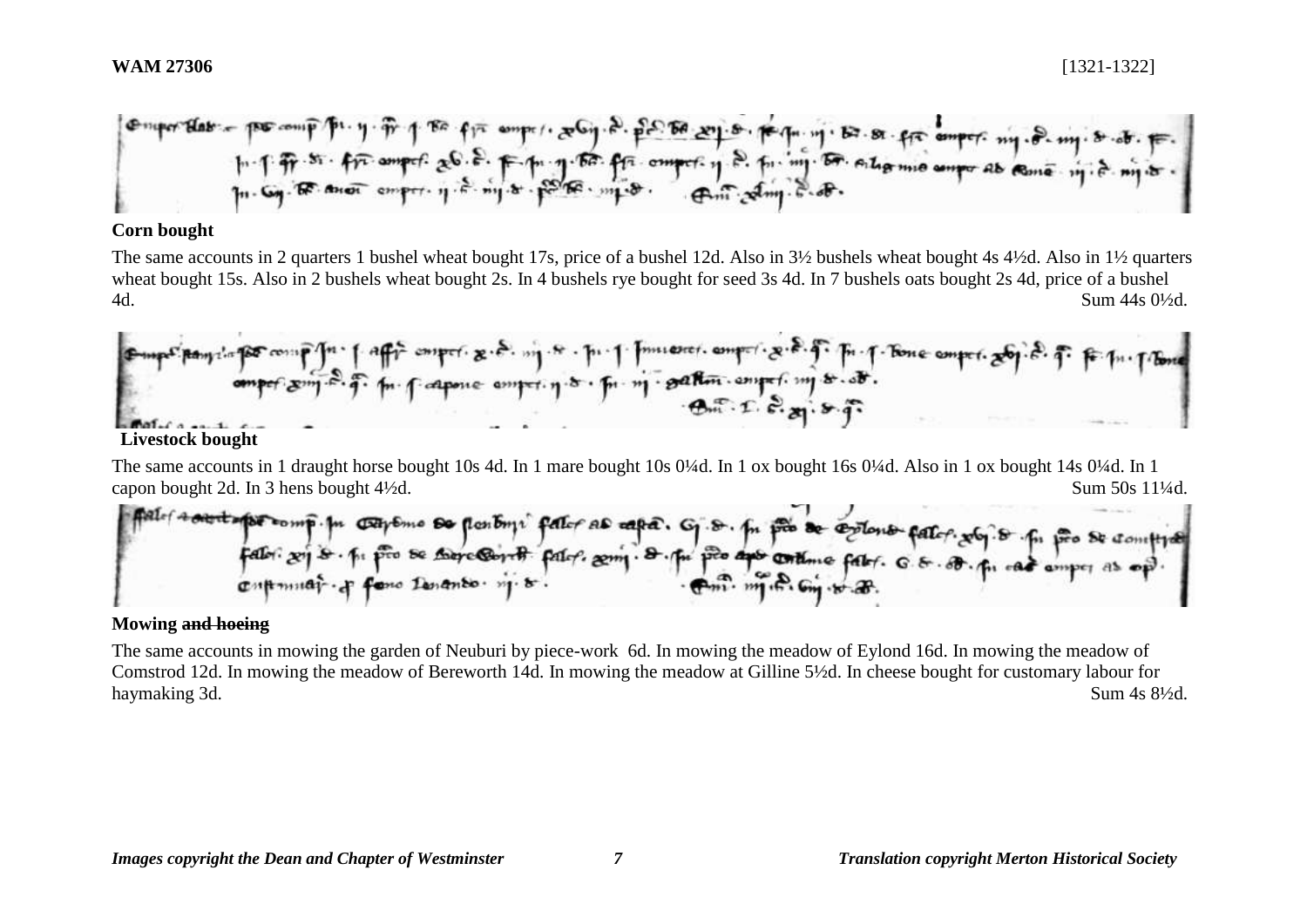Lives formul as . n. Ande  $m$  fabunt  $8cm^2$   $28$ come to in carne omp Canon En c IL HIRGAPIER  $ACF - 4.8C$  $A$ *ment<sub>4</sub>* **B** Conta angta 6 AD

#### **Harvest costs**

The same accounts in fish bought for expenses of 24 men at 2 dry boonworks 14d. And they reaped 13 acres oats. In fish bought for expenses of 72 men with household servants at 2 boonworks and 78 men at the third boonwork 2s 8d. In meat bought for the same 10s. In ale  $16s$ . <sup>15s this year</sup> because of dearth In cheese 3s, <sup>2s 6d</sup> and they reaped 82 acres wheat and mixstillio. And be it known that [customary] workers reaped 3½ acres wheat, 7 acres beans, 6 acres 1 rood barley and 34 acres 1 rood oats. In mowing 8 acres peas and vetches, per acre 5d, 3s 4d. In ale bought for the use of Robert *serviens* and the beadle from 1<sup>st</sup> August until Michaelmas, 1 reap-reeve and 1 stacker for 6 weeks in harvest 7s. <sup>6s 6d this year because of dearth</sup> In meat 6s 8d. In fish 2s 6d. In cheese 18d.<sup>15d</sup> In candles 4d. In expenses of servants for 'harvest goose' 19½d. Sum 55s 9½d.<sup>51s 8½d††</sup>

 $\overline{a}$ *†† The revised total is 1s 4d short. The deleted total had been correct for the deleted figures.*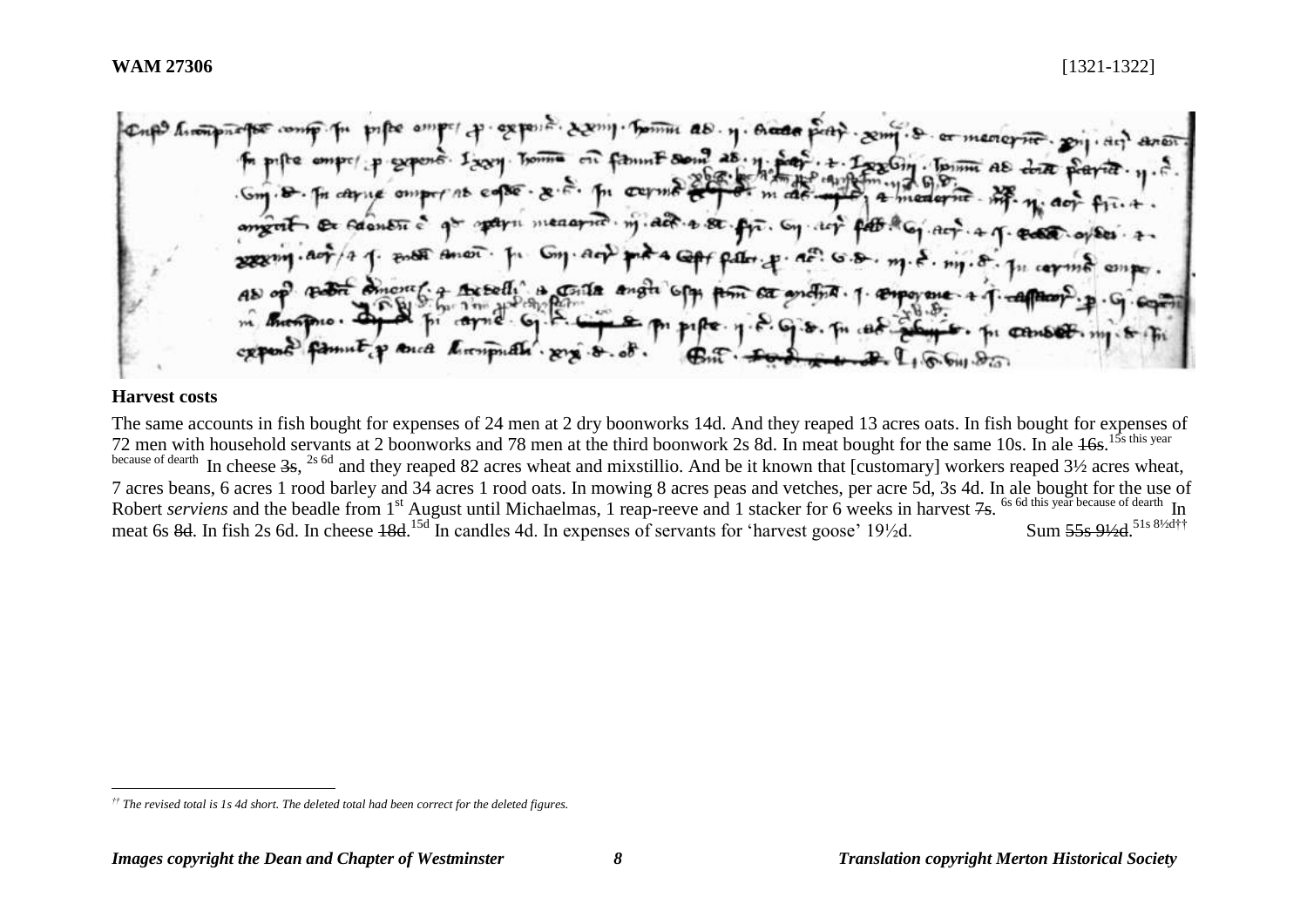

### **Threshing and winnowing**

The same accounts in threshing 25 quarters wheat and curall, 4 quarters<sup>‡‡</sup> mixstillio, 11 quarters 5 bushels beans and 7 quarters<sup>§§</sup> vetches, per 9 bushels 3d, 10s 7d. In threshing 10 quarters 5 bushels barley, per 9 bushels 2d, 18<sup>3</sup>/d. In threshing 46 quarters  $6^{1/2}$  bushels 1 peck oats,  $**$  per 9 bushels  $1\frac{4}{4}$ d,  $4s$  4d,  $3s$   $5\frac{1}{2}$ d†††  $\frac{3s}{5\frac{3}{4}}$  Sum  $\frac{16s}{5\frac{3}{4}}$ .  $\frac{15s}{7\frac{1}{4}}$ 



### **Stipends**

 $\overline{a}$ 

The same accounts in Robert *serviens* for the year 13s 4d. Also 1 carter and 4 ploughmen for the same time 22s 6d. Also 1 dairy worker for the same time 3s 6d. Also 1 reap-reeve and 1 stacker in harvest 6s. Sum 45s 4d.

*<sup>‡‡</sup> The stock account on the dorse inserts ½ quarter mixstillio.*

*<sup>§§</sup> The stock account on the dorse inserts ½ quarter vetches.*

*<sup>\*\*\*</sup> The stock account on the dorse has 46 quarters 6½ bushels 1 peck crossed through and 49 quarters 1bushel 6 bushels ½ peck inserted.*

*<sup>†††</sup> The original sum was calculated @ 1¼d per 9 bushels, the revised sum @ 1d.*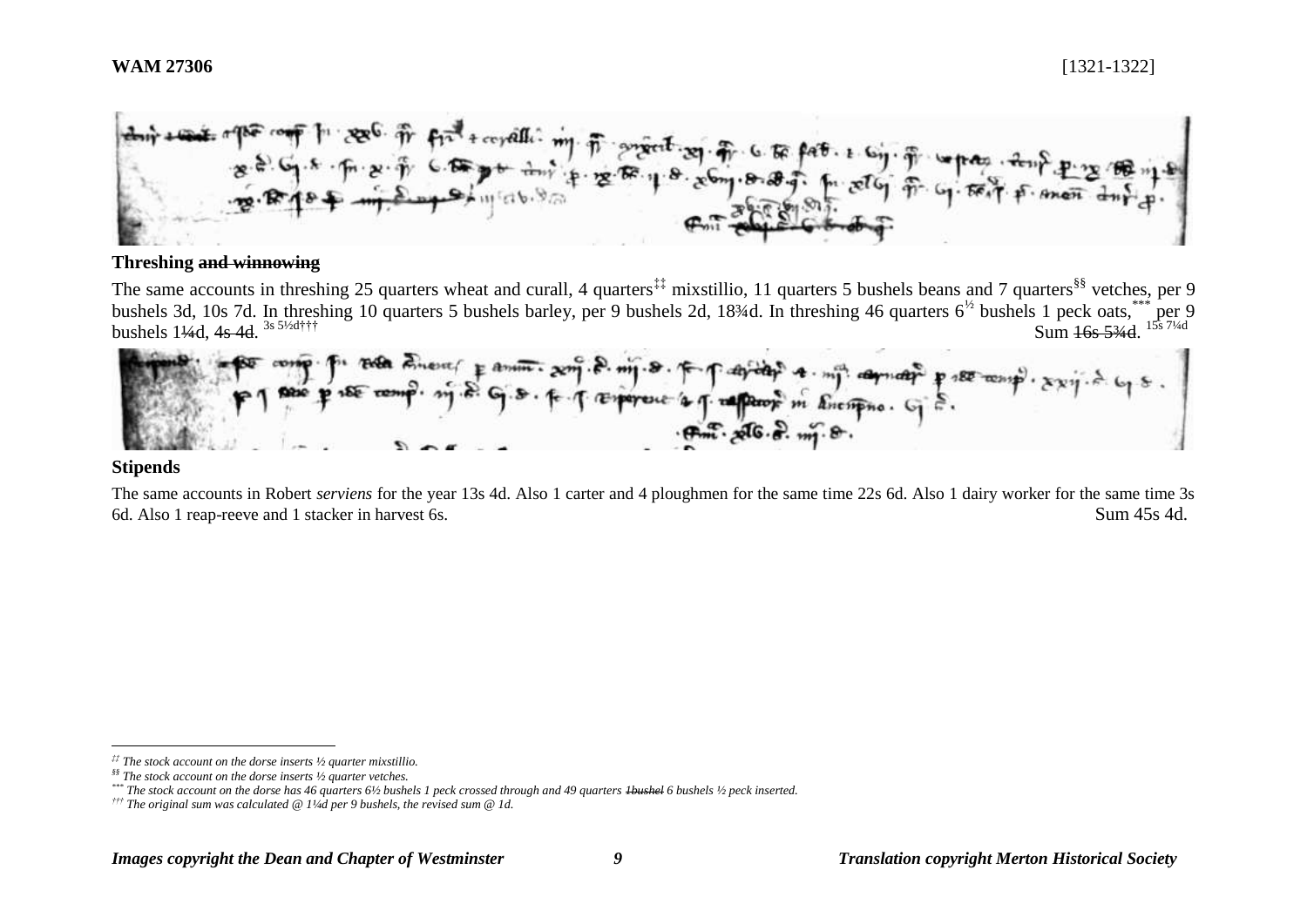In appears. Onthe souply & since as and n.g. 1.8 Win Se forcona J. Se prompost of suit Anton manh. m. S. <sup>rAlt</sup> · fu · 1 · Detrello Toxitro not Sinc regist Se Goftin Standard presso fortiling in In Grapes B-1. garant In expense Bellini & Ano asnon

## **Foreign expenses**

The same accounts in expenses of William Bissop for his coming 2s 1d by 2 tallies. In expenses of brothers Philip de Sottone and Robert de Bebi and Sir J de Newport to regulate the state of the manor, 3s 7½d by 1 tally. In 1 boat hired for bearing 6 swans of the lord king from Westminster as far as Battersea by order of the bailiff 3d. In stipend of 1 lad keeping the same at Morden for 6 weeks 6d. In expenses of the bailiff for his coming 5s  $2d^{10d}$  by 2 tallies. In expenses of the prior for 1 coming 16d by 1 tally. Sum  $12s$  11½d.<sup>13s 7½d</sup>



# **Deliveries**

The same accounts for delivery to Brothers Ranulph de Westburi and William de Harleston treasurers of Westminster 20s by 1 tally. Also paid in helping the lord king against Scotland by 1 footman provided for the manor of Morden 20s by order of the bailiff. Sum 40s.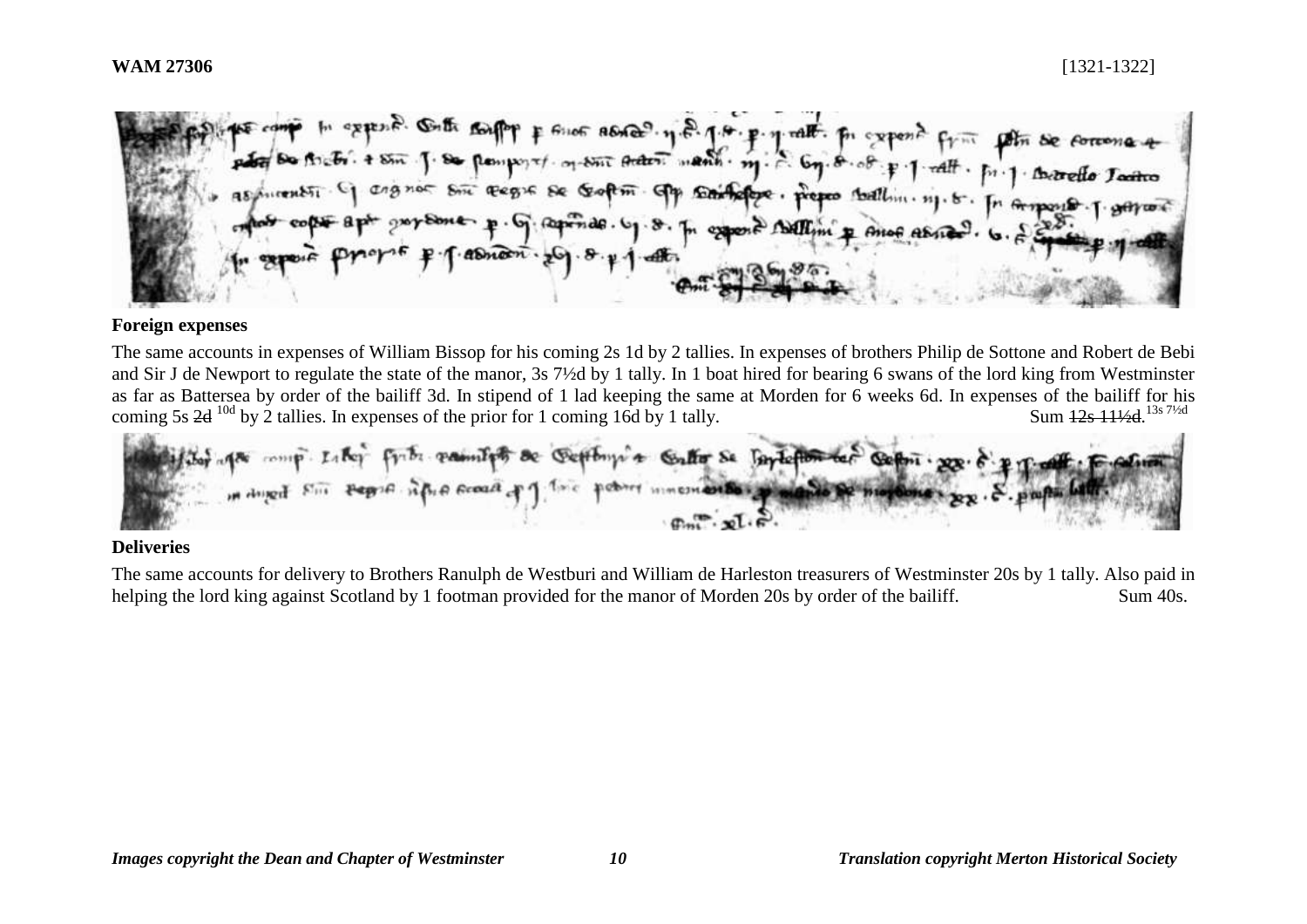

**Sum total of expenses and deliveries £16 4d.** And he has of surplus 18s 5d. Also he has of surplus in the account of issues of the church of Morden for this year 41s 7d. **‡‡‡** Sum total of surplus 60s. And in allowance in his account for three quarters of the following year.<sup>§§§</sup>

*<sup>‡‡‡</sup> See WAM 27307*

*<sup>§§§</sup> The following account is SAL MS 555 m.13, which covers 40 weeks from September 1322 to July 1323. This suggests that the current account was not settled until after July 1323.*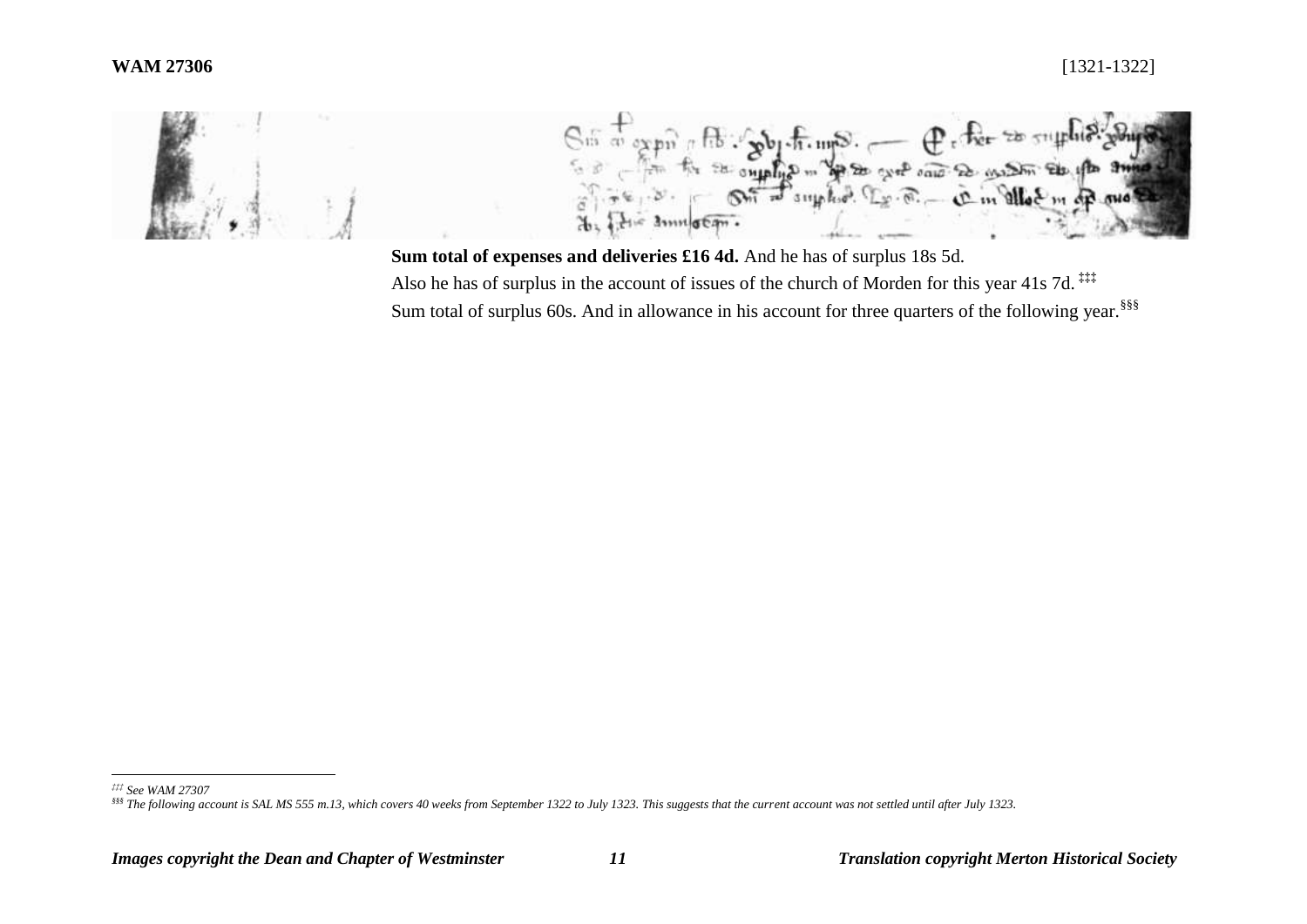#### *DORSE*

**Issues of the Grange**



## **Wheat** The same renders account for 22 quarters 3 bushels wheat and 2 quarters 5 bushels curall of issue of the grange threshed by piece-work. And for 2½ quarters [curall] received from tithes. And for 4 quarters 2½ bushels wheat of purchase. And for 8 quarters 1 bushel wheat of issue of the grange of new grain threshed by servants. Sum 39 quarters 7½ bushels.

Of which in sowing over 81½ acres land 20 quarters 3 bushels. In mixing with mixstillio for seed 4 bushels. In customary payment to sower 1 bushel. In livery of Robert *serviens* for the year except 8½ weeks when they were at table at harvest 5 quarters 3½ bushels taking a quarter per 8 weeks. In maslin for servants' livery 5 quarters 1 bushel. In expenses of harvest and boonworks 1 quarter 1 bushel. In expenses of bailiff for his coming 2 bushels by 2 tallies. In sale 7 quarters. Sum as above. And none remains.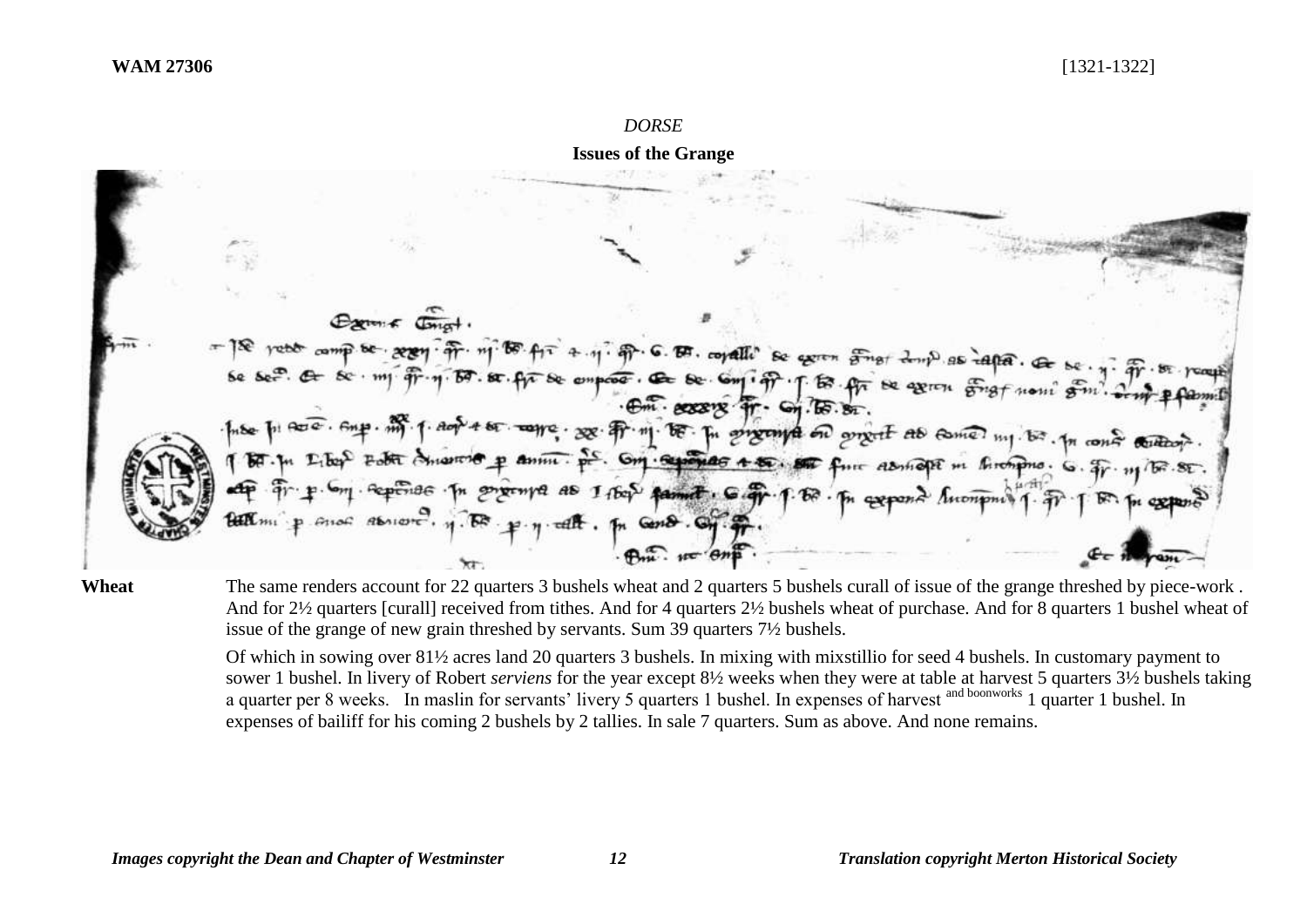| <b>OPPEL</b>      | 180 yets comp be my trimpert be exam gring to the realth co be my 180' for year on the se my 88<br>$\bullet$ $\theta_m$ $\circ$ $\theta_m$ $\pi$ .<br>Filigenne be empere as santo.<br>Two To fore for y my acts rome. T. Pr. In original as Liber. famme. my. prison of primiting                                                                                                                                                           |
|-------------------|----------------------------------------------------------------------------------------------------------------------------------------------------------------------------------------------------------------------------------------------------------------------------------------------------------------------------------------------------------------------------------------------------------------------------------------------|
| <b>Mixstillio</b> | The same renders account for $4^{1/2}$ quarters mixstillio <sup>****</sup> of the issue of the grange threshed by piece-work. And for 4 bushels wheat<br>received above. And for 4 bushels rye of purchase for seed. Sum 5 <sup>1/2</sup> quarters.                                                                                                                                                                                          |
| ${40d}$           | Of which in sowing over 4 acres land 1 quarter. In maslin for servants' livery 4 quarters. In sale at the audit 4 bushels for 40d. And none remains.                                                                                                                                                                                                                                                                                         |
|                   | $f(x) = g(x) - f(x)$<br>compte yest comp & sel for patien se exim songli comp as rafed.                                                                                                                                                                                                                                                                                                                                                      |
|                   | Tube In planners. Sup. Gy. Roy 86 come. my. Tr. St. In properte as Likes<br>$m + m + 1$ . $R$ , Liber<br>po se coponefort . G. or . p. q. tellt.<br>$f_{m1}$ . $H = 6m$ .<br>ce for yest comp se . Gy . fr; Gefter se exten grigt days as eared. Or se of fr 1. 18 pos<br>Gopan red Se See.<br>Finst Fin ever eine Ong act were in The Literature as Liber family . G. Fr. G for Liber pro so come<br>for 9- n . fr - p T ratt and se fabre. |
| <b>Beans</b>      | The same renders account for 11 quarters <sup>5</sup> bushels beans of issue of the grange threshed by piece-work. Sum 11 quarters 5 bushels.                                                                                                                                                                                                                                                                                                |
|                   | Of which in planting over 7 acres land 3 <sup>1/2</sup> quarters. In maslin for servants' liveries 3 quarters 1 bushel. Delivered to the reeve of<br>Greenford 5 quarters by 1 tally. Sum as above. And none remains.                                                                                                                                                                                                                        |
| Peas & vetches    | The same renders account for $7^{1/2}$ quarters vetches <sup>††††</sup> of issue of the grange threshed by piece-work. And for 1 quarter 1 bushel peas and<br>1/2 quarters vetches received from tithes. Sum 9 quarters 5 bushels. <sup>10 quarters 1 bushel</sup>                                                                                                                                                                           |
| ${40d}$           | Of which in sowing over 8 acres land 2 quarters. In maslin for servants' liveries 5 quarters 5 bushels. Delivered to the reeve of Greenford<br>2 quarters by 1 tally above for beans. In sale at the audit 4 bushels for 40d. Sum as above. And none remains.                                                                                                                                                                                |

*<sup>\*\*\*\*</sup> The entry for threshing on the recto has only 4 quarters mixstillio.*

*<sup>††††</sup> The entry for threshing on the recto has only 7 quarters vetches.*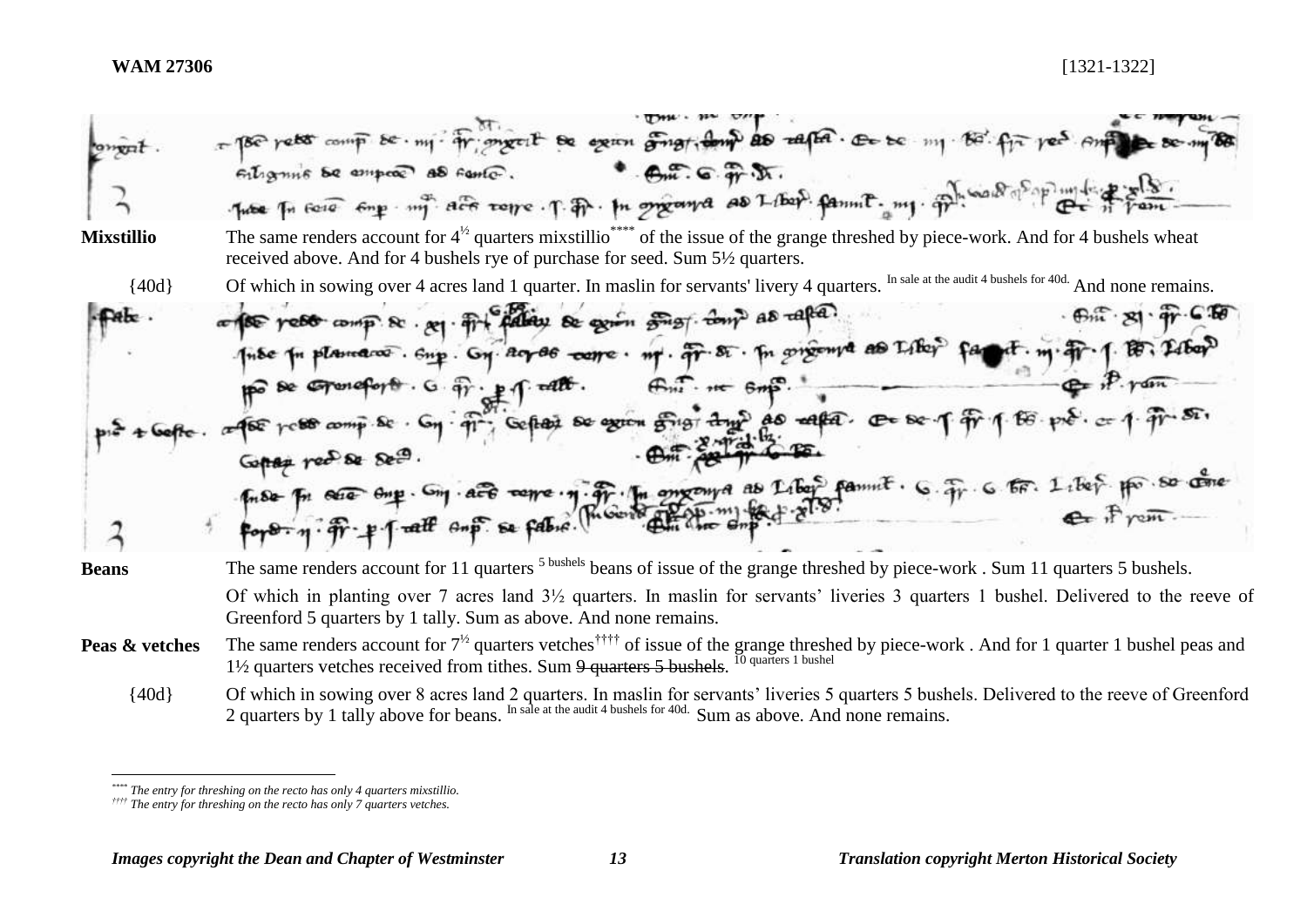

**Barley** The same renders account for 10 quarters 5 bushels barley of issue of the grange threshed by piece-work . Sum 10 quarters 5 bushels. Of which in sowing over 6 acres 1 rood land 3 quarters 1 bushel. In customary payment to sower 1 bushel. In maslin for servants' liveries 7 bushels barley. Delivered to the keeper of the granary of Westminster 6½ quarters by 1 tally. Sum as above. And none remains.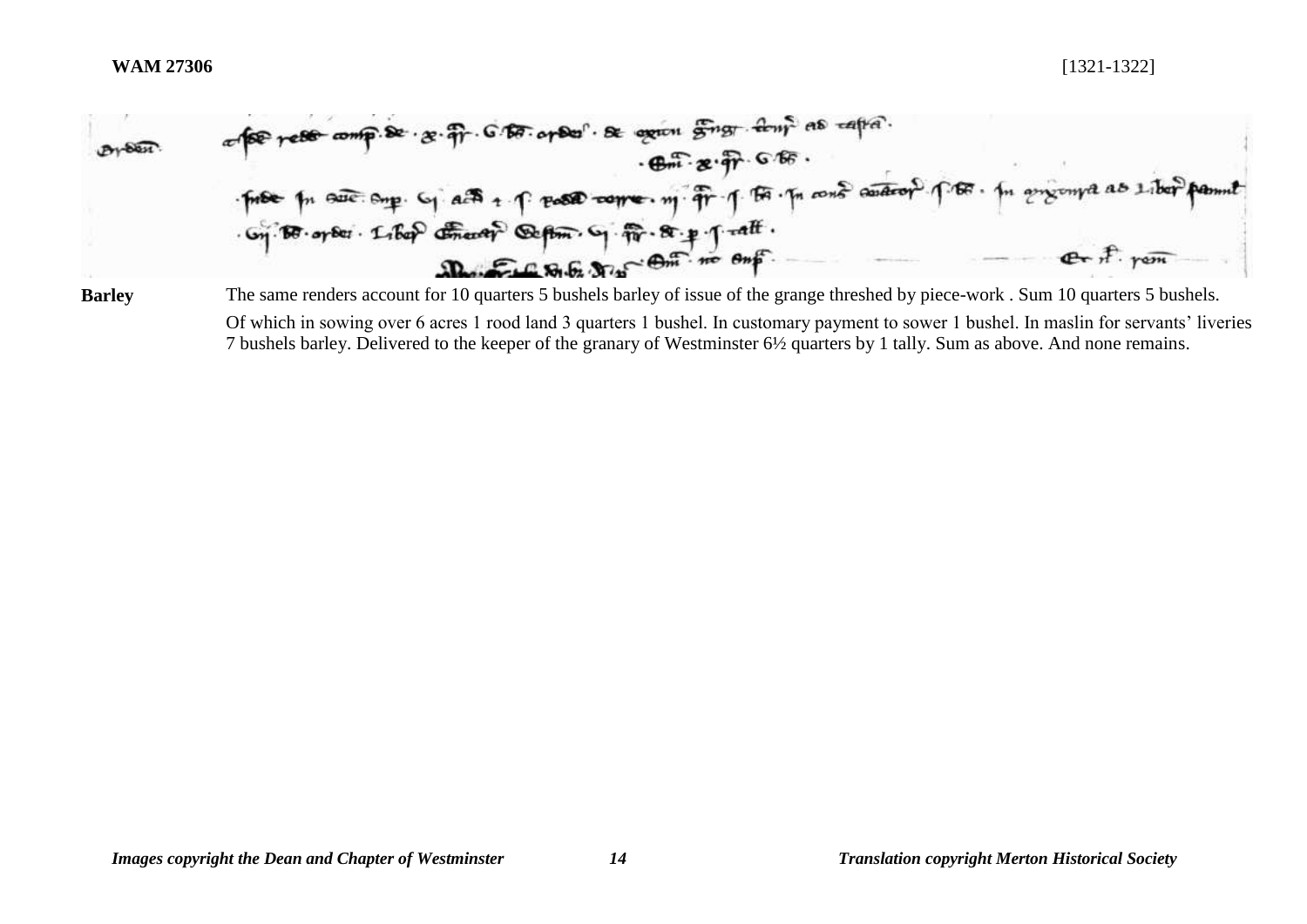$39.52.374$ evien anat  $A_{\mu \rho \nu}$  $\Omega$  $Ans<sub>1</sub>$ ma that product Post core.  $202<sup>m</sup>$ .  $6757$ famil the st Talent Ance ported Laoma p Seferen Ananau . In plant ton pattom and The Sono Office Cocoret Anosity  $Berf$ a se  $85<sub>H</sub>$ Hm Annand No  $\alpha$ *xtrie* ·  $\nu$ .  $m$  phone  $e\rightarrow$ Se forrone pota cett.  $comp.4$   $op.97$ better mann . 11 **Oats** The same renders account for 46 quarters 6½ bushels 1 peck <sup>49 quarters 1 bushel 6½ bushels 1 peck oats of issue of the grange threshed by piece-</sup> work. And for 4 quarters of the same issue by estimation in sheaves. And for 7 bushels oats of purchase. Sum 51 quarters 5½ bushels 1 **peck.** <sup>54</sup> quarters 5½ bushels 1 peck Of which in sowing over 47 acres 1 rood land 23 quarters 5 bushels. In making meal for servants' pottage 2 quarters. In fodder for 2 carthorses from Michaelmas day until the feast of St John before the Latin Gate for 219 nights, taking per night ½ bushel, 12 quarters 2½ bushels and no more for lack of oats *[defectu avenarum]*.<sup>‡‡‡‡</sup> In ox fodder by estimation in sheaves 4 quarters. In fodder for the horse of William Bissop 1 bushel by 1 tally. In gift to William Coterel avener of the lord king for not taking the lord's oats 1 quarter. In fodder for draught horses from Christmas Day until the Annunciation of Blessed Mary for 89 nights, taking per night ½ bushel 1 peck, 8 quarters 2½ bushels 1 peck. Also in fodder for the horses of brothers Philip de Sottone, Robert de Bebb and Sir John de Neuport taking view of {8s 1d} account and regulating the state of the manor 2 bushels <sup>1 peck</sup> by 1 tally. In sale at the audit 3 quarters 1 peck for 8s 1d. Sum as above. And none remains.

 $\overline{a}$  $\frac{1}{2}$  *‡* $\frac{1}{2}$  *19 nights* @ 2 *pecks* = 13 *quarters* 5<sup>1</sup>/<sub>2</sub> *bushels.*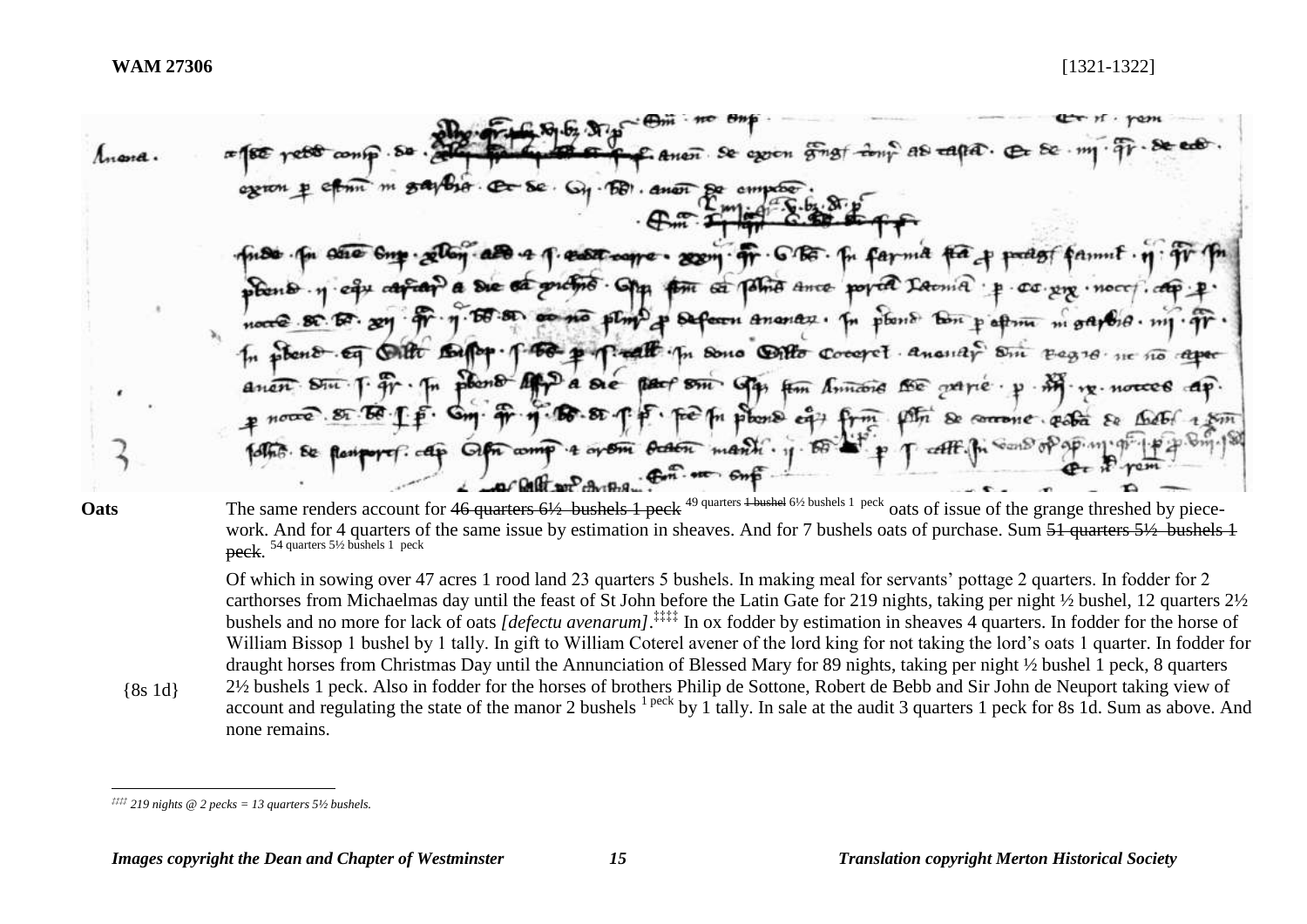

**Servants' liveries** The same renders account for 5 quarters 1 bushel wheat and curall, 4 quarters mixstillio, 3 quarters 1 bushel beans, 5 quarters 5 bushels vetches, 7 bushels barley and 11 quarters 4 bushels corn of the mill received above. Sum 30 quarters 2 bushels.

> Of which in livery of 1 carter and 4 ploughmen for the year, each taking a quarter per 10 weeks, 25 quarters 7½ bushels.<sup>§§§§</sup> Also 1 dairy worker and maker of servants' pottage for the same time except 8 weeks in harvest, taking a quarter per 12 weeks, 3 quarters 5 bushels 1 peck. In customary costs of haymaking 1 bushel. Sum 29 quarters 5½ bushels 1 peck. And there remain 4 bushels 1 peck corn of the mill.

 $\overline{a}$ *§§§§ Actually 26 quarters.*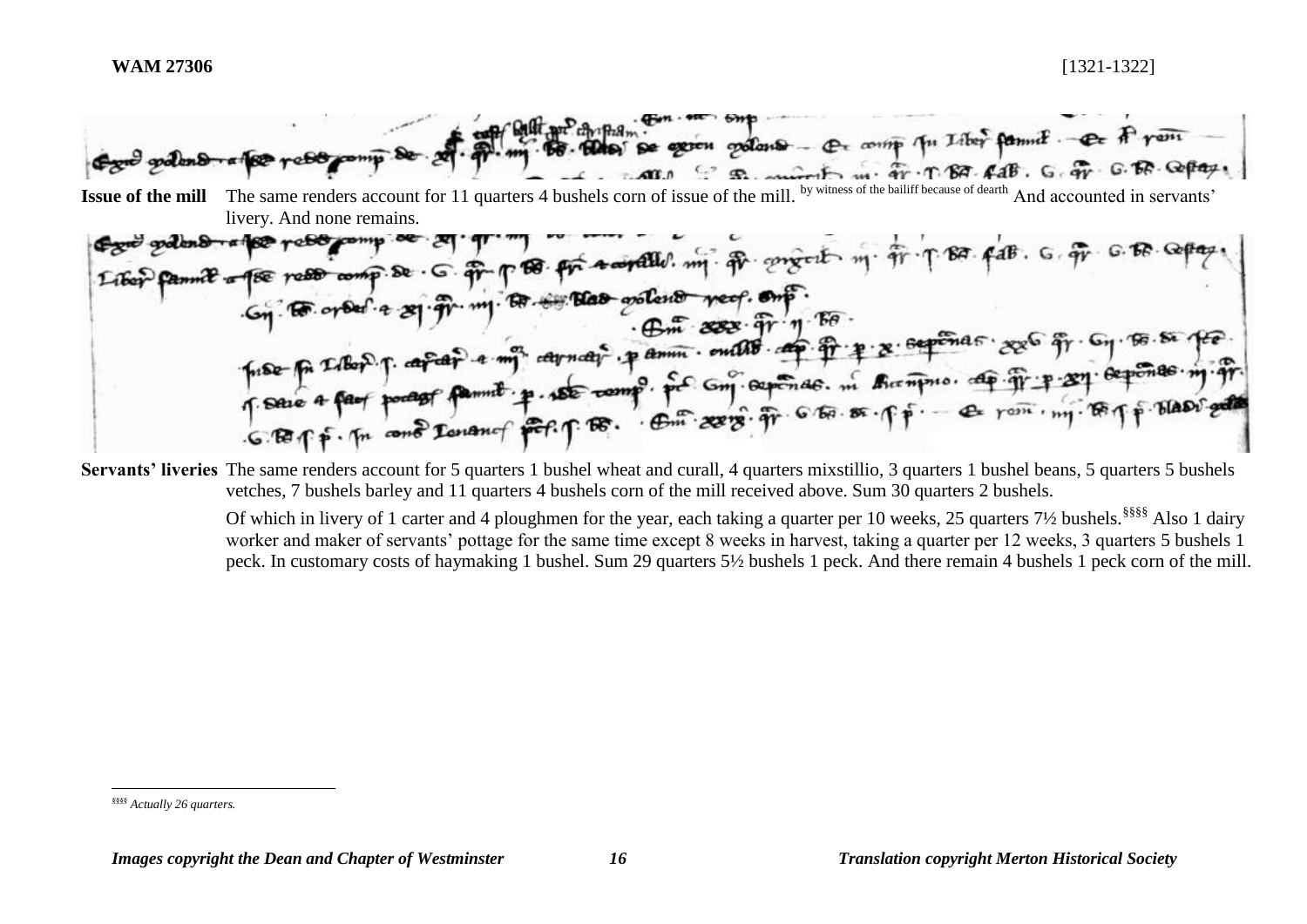

Of which in murrain at the feast of All Saints 1 mare.

In sale 1 draught horse because old. Sum 2. And there remain 7 draught horses.

- For 1 colt aged 2<sup>1/2</sup> years, 1 colt aged 1<sup>1</sup>/<sub>2</sub> years, and 2 colts aged <sup>1</sup>/<sub>2</sub> year from the remaining. And for 1 colt from strays aged 2 years. Sum 5. Of which in addition with draught horses 1 aged 2½ years And there remain 2 colts aged 2½ years and 2 aged 1½ years. **Colts** For 2 colts of issue. And there remain 2 colts aged <sup>1</sup>/<sub>2</sub> year.
- **Oxen** For 4 oxen from the remaining. And for 2 added from steers. And for 2 of purchase. And there remain 8 oxen.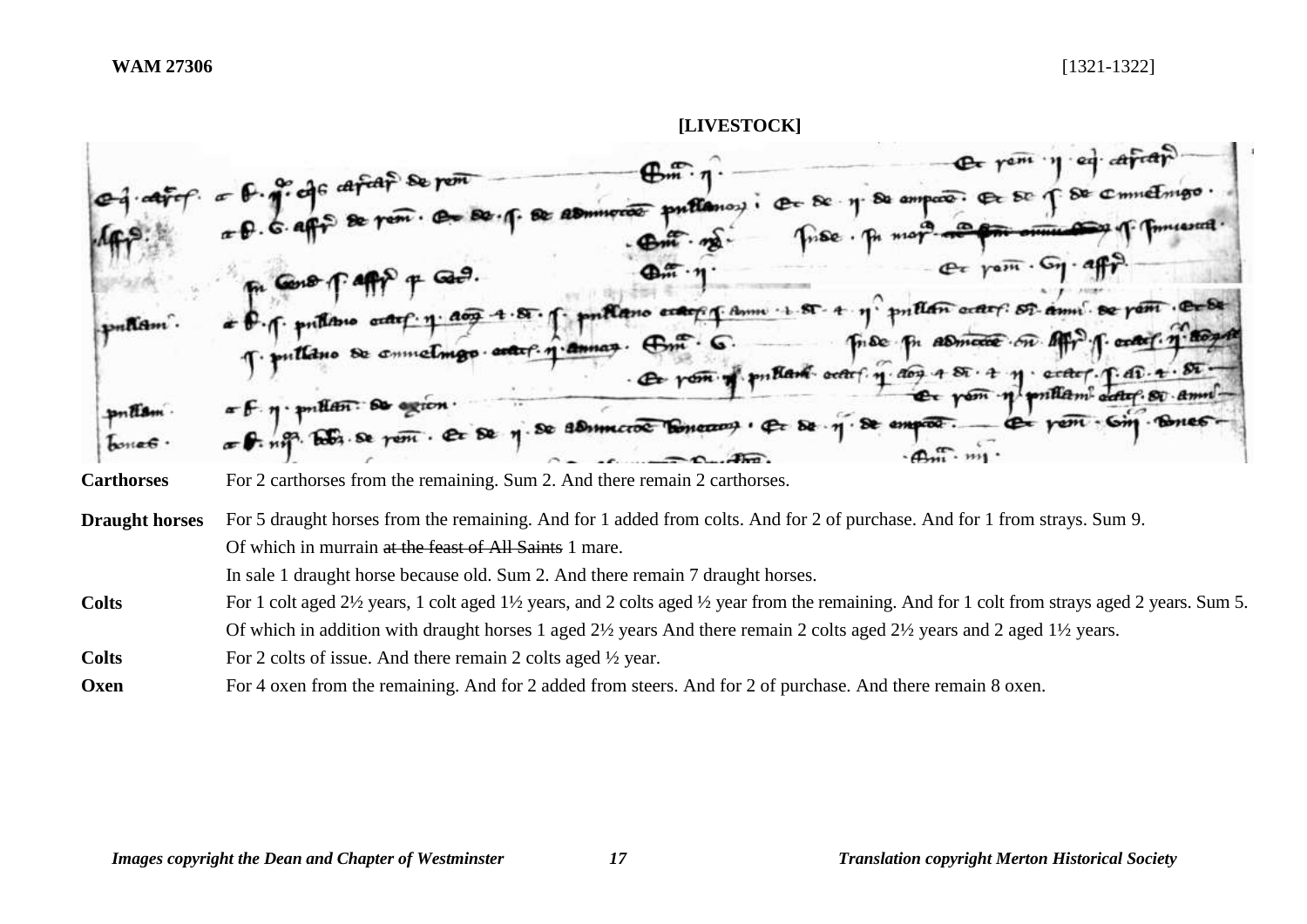| <b>BOYLE</b><br>toneed<br>bometti      | = F. M. Donard Se part. Ce Se. M. Se Abmucros Doncton.<br>Ex passi 19 Bonceri<br>Fiss Fri Administration of Solicity of the Context of the Concert of                                                                                                                                                                                                                                                                                                                                                                                                               |  |
|----------------------------------------|---------------------------------------------------------------------------------------------------------------------------------------------------------------------------------------------------------------------------------------------------------------------------------------------------------------------------------------------------------------------------------------------------------------------------------------------------------------------------------------------------------------------------------------------------------------------|--|
| <b>Steers</b><br><b>Bullocks</b>       | For 2 steers from the remaining. And for 2 added from the bullocks. Sum 4.<br>Of which in addition with oxen 2. Sum 2. And there remain 2 steers.<br>For 2 bullocks from the remaining. And in addition with steers 2. And none remains.                                                                                                                                                                                                                                                                                                                            |  |
|                                        | of y and a my major. Se passe. Or se regeling. Amonté de exira.<br>prote for expanse playes. n. * Timelt: Isoop Adlimo. $g(y)$ + Trelli.<br>· But colong. - Or possibly ander my mayor par go all assess<br>- 8-1-aquine de empres - Est comp. pr expert historie p. p. dit - en A. vem.<br>$-\bigoplus_{i=1}^n x_i^*$<br>contradition of compatibility of patting se paint. Cr Se y se recto. Or se my. Se employ.<br>Inde Didn't colleger Seption . 2017 Just In expend one comp. mip for- Or year. Com- gallime.<br>Can C Course metales & m soften or to me off |  |
| <b>Geese</b>                           | For 2 geese and 4 breeding females from the remaining. And for 28 goslings of issue. Sum 34.<br>Of which in expenses of the prior 2 by 1 tally. Delivered to the bailiff 16 by 1 tally. Sum 18. And there remain 2 geese, 4 breeding<br>females and 10 other geese.                                                                                                                                                                                                                                                                                                 |  |
| <b>Capons</b><br><b>Cocks and hens</b> | For 1 capon of purchase. And accounted in expenses of the auditors by 1 tally. And none remains.<br>For 8 hens from the remaining. And for 10 from rent. And for 3 of purchase. Sum 21.<br>Of which delivered to the cellarer of Westminster 10 by 1 tally. In expenses of supervising the account 3 by 1 tally. And there remain 8                                                                                                                                                                                                                                 |  |
|                                        | hens.                                                                                                                                                                                                                                                                                                                                                                                                                                                                                                                                                               |  |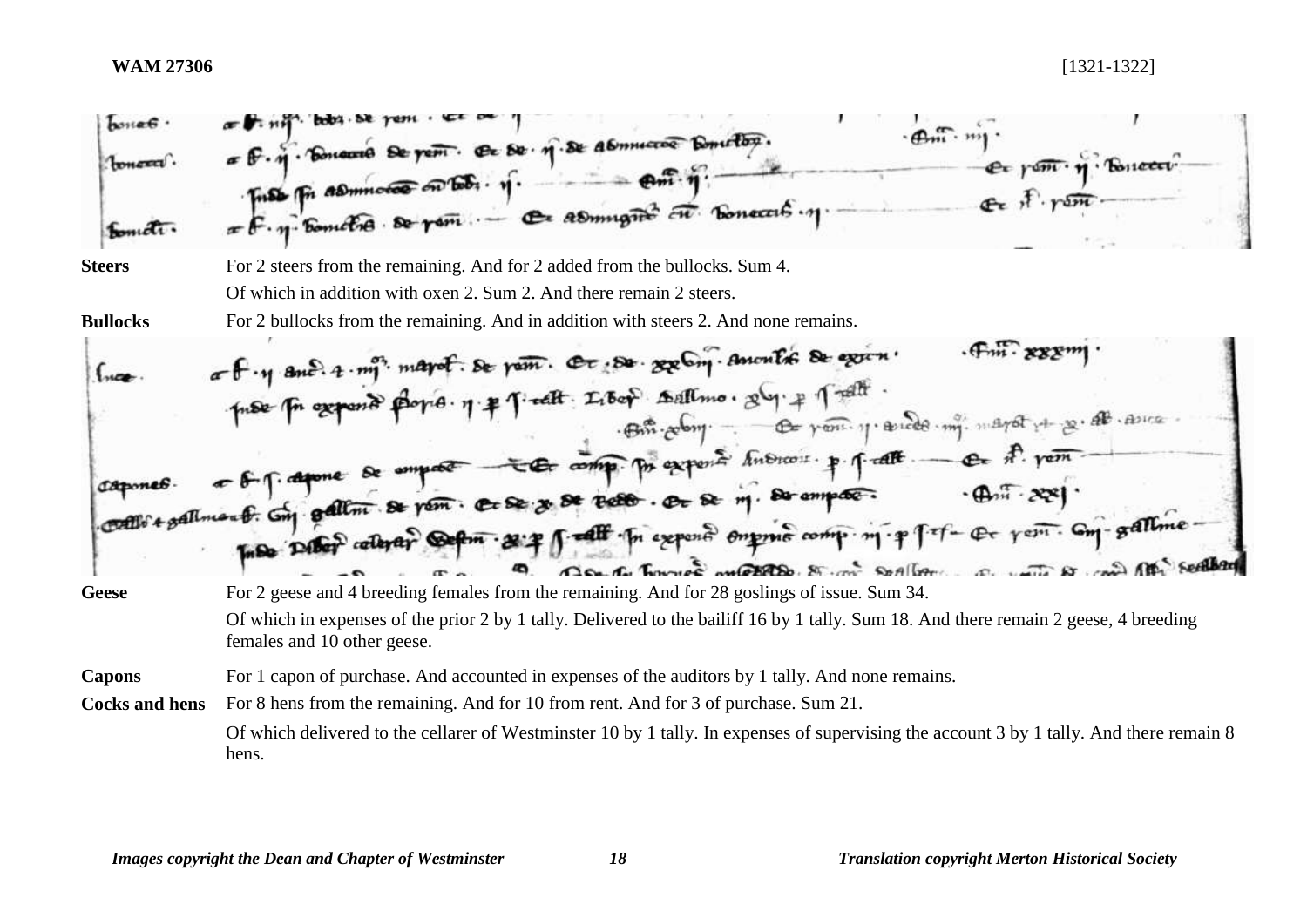| $\mathcal{L}_1$ there. | or F.J. cop. affr red. emp. Se mor. - Passe for hornes ences to. 81. cop Satillar.<br>Form post - = f - T form postil se poss  Et comp pu exposed carriedy.<br>or f. 29. Alba 4.81 se pem. Or Se 29. Enba 4.82. se pesto.<br>Triste Fri expense. Some. 81. 4.52. In Gense. 81. 4. 52.                                                                                                                            | El years & cop App Sealban<br>$Q_{c}$ $\pi$ $\gamma$ ern<br>$F_m$ $\rightarrow$ $ZZ$ <sup>n</sup><br>$Q_x$ $\frac{1}{2}$ $\frac{1}{2}$ $\frac{1}{2}$ |
|------------------------|------------------------------------------------------------------------------------------------------------------------------------------------------------------------------------------------------------------------------------------------------------------------------------------------------------------------------------------------------------------------------------------------------------------|------------------------------------------------------------------------------------------------------------------------------------------------------|
| <b>Hides</b>           | For the hide of 1 draught horse received above of murrain. Of which in repairing harness, $\frac{1}{2}$ hide white-tawed. And there remains $\frac{1}{2}$ a<br>hide of a draught horse white-tawed.                                                                                                                                                                                                              |                                                                                                                                                      |
| <b>Plough feet</b>     | For 1 plough foot from rent. And accounted in plough expenses. And none remains.                                                                                                                                                                                                                                                                                                                                 |                                                                                                                                                      |
| <b>Hurdles</b>         | For 11 <sup>1</sup> / <sub>2</sub> hurdles from the remaining. And for 11 <sup>1</sup> / <sub>2</sub> hurdles from rent. Sum 23.                                                                                                                                                                                                                                                                                 |                                                                                                                                                      |
|                        | Of which in expenses of the demesne $11\frac{1}{2}$ . In sale $11\frac{1}{2}$ . And none remains.                                                                                                                                                                                                                                                                                                                |                                                                                                                                                      |
| $map a \pi f.$         | - F. Deep aneragr. moi se cupumar. - - - Tues in alla para Tubert société passion m'an<br>apri fu afformance to the q carrier my open fun of fr simpler of aper confirm some open fun o fr fre<br>1. my fr. or ba? Se Bec ap apt Gepm. $x^{Gm}$ apa. fu $xx \cdot \widehat{n}$ anon ap apo Gepm se soit. $xy \cdot \widehat{px}$<br>$\mathfrak{g}_{m}$ . $n\in \mathfrak{g}_{m}$ .<br>In Gamb goby open anonage. | on Prom.                                                                                                                                             |

**Carrying services** For 76 carrying services<sup>\*\*\*\*\*</sup> arising from the customary tenants.

Of which in allowance to John Huberd beadle for the year 4 carrying services. In allowance for the land of Hose, because vacant, 4 works. In carrying 6½ quarters barley to Westminster 13 works. In carrying 5 quarters wheat and 4 quarters barley of tithe to Westminster 18 works. In carrying 20 quarters oats to Westminster of tithe 20 works. In sale 17 carrying works. Sum as above. And none remains.

*<sup>\*\*\*\*\*</sup> Normally the tenants are liable for 56 carrying services.*